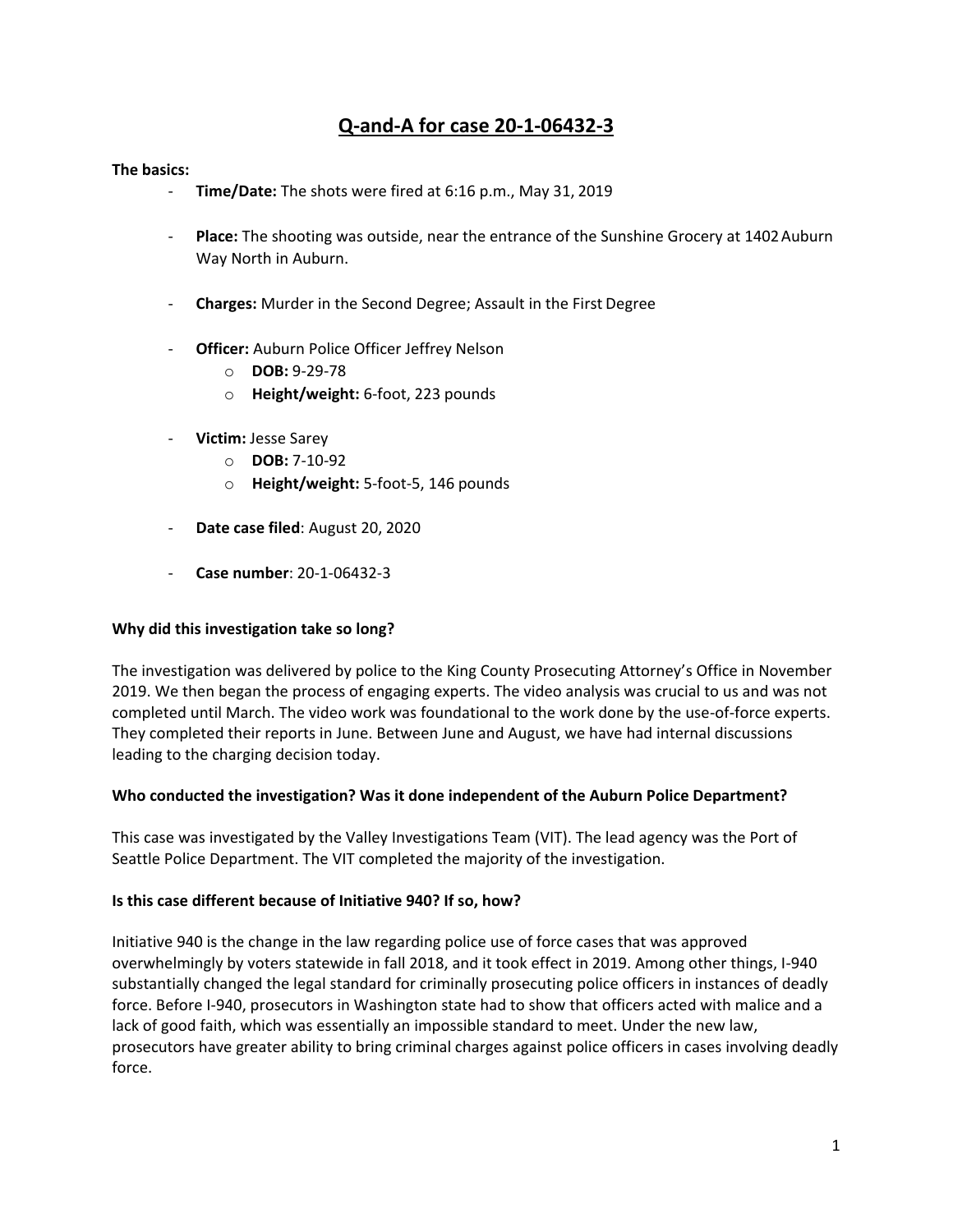This case is our first in which we are applying the new law. As such, we no longer are required to prove "malice" or "bad faith" on the part of the officer, which the law required until I-940. The new legal standard focuses on whether the action taken by the officer is reasonable. A jury must now decide whether the officer acted in good faith. The statute provides:

A peace officer shall not be held criminally liable for using deadly force in good faith.

Good faith is an objective standard which shall consider all the facts, circumstances, and information known to the officer at the time to determine whether a similarly situated reasonable officer would have believed that the use of deadly force was necessary to prevent death or serious physical harm to the officer or another individual.

# **Why did you need/use experts?**

We felt it was critical to understand all the events depicted in the video. To do that well required expertise. Use of force experts were also essential to help understand the intersection between police training/tactics and the new legal standard that focuses on the "reasonable" officer. That standard is detailed in the question about I-940. Additional details about the experts are included in the Certification for Determination of Probable Cause filed with the charging documents.

# **What is the significance of the two charges, homicide and assault?**

We assert that Officer Nelson's actions with respect to both shots were unreasonable. However, we recognize that the jury will have to decide each application of deadly force independently. Considering that legal reality, we have brought a charge to reflect each gunshot. The murder charge relates to the first shot which ultimately brought about Mr. Sarey's death. The assault charge relates to the second shot to the head, which, remarkably, was determined by the King County Medical Examiner not to be an immediate fatal shot.

# **What made the shots fired in this case unreasonable? How are you sure that the standard under I-940 was met?**

The new legal standard under I-940 focuses on whether the action taken by the officer is reasonable; and our position is that Officer Nelson's actions with respect to both shots were unreasonable. However, we recognize that the jury will have to decide each application of deadly force independently.

Considering that legal reality, we have brought a charge to reflect each gunshot. The murder charge relates to the first shot which ultimately brought about Mr. Sarey's death. The assault charge relates to the second shot to the head, which, remarkably, was not clearly a fatal wound, according to the King County Medical Examiner.

Numerous facts resulting from our investigation and the analysis of our use of force experts led to the conclusion that Officer Nelson's application of deadly force was not reasonable or necessary.

First, Officer Nelson did not wait for the backup he had requested, which would have significantly reduced the chance that lethal force was necessary.

Second, Officer Nelson had access to less-lethal options as he approached Mr. Sarey, including his K-9 and the Taser strapped to his thigh, which was never deployed.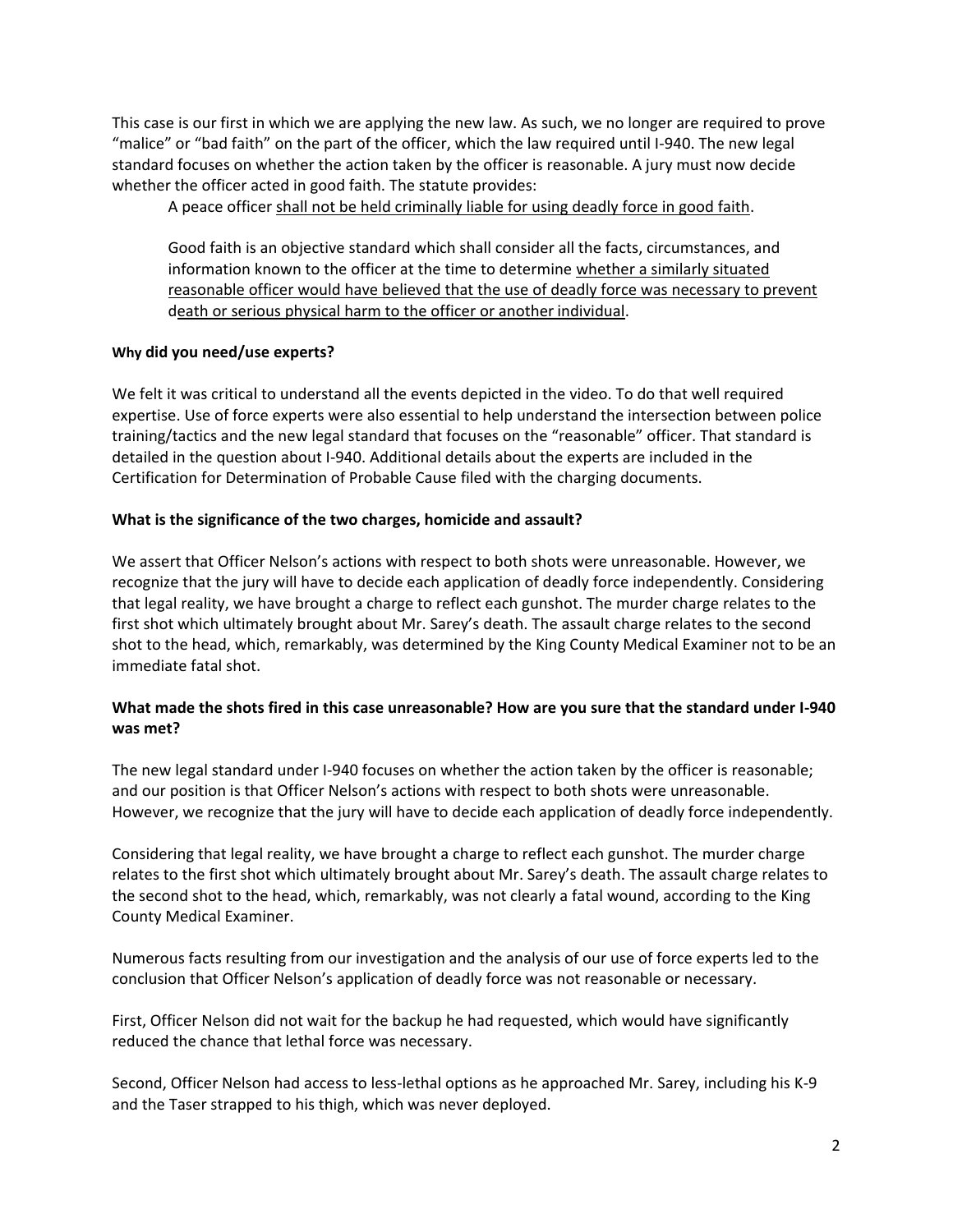Third, Officer Nelson did not follow proper tactics and de-escalation techniques common to modern policing and a part of Auburn Police Department's policy and training.

At the time of the initial shot, the evidence is clear: the knife was on the hood of Mr. Woodard's carand the gun was fully in the possession of Officer Nelson. As such Mr. Sarey did not pose a threat of death or serious physical harm to Officer Nelson, according to our expert.

Having suffered a gunshot to the abdomen, Mr. Sarey can be seen in the video falling immediately to the ground. He slides to his buttocks, with his feet stretched toward Officer Nelson. He is falling backwards onto his arm and back when Officer Nelson fires a second round into Mr. Sarey's forehead, 3.44 seconds after the first shot.

The certification for determination of probable cause – the part of the documents thatare required for a felony filing – contains additional details. Court documents in this case are public and anyone can retrieve them through the Electronic Court Records system by searching case number 20-1-06432-3 KNT. We hope the public looks at the details in those public court filings, and we believe our reasoning will be better understood after reviewing those documents.

#### **Was backup available?**

Before Officer Nelson confronts Mr. Sarey, two officers responded to his call for backup. That is audible on the recording captured by Officer Nelson's patrol vehicle dashboard camera and police radio.

**Did Officer Nelson have a body-worn camera?** No.

**Did Officer Nelson have a Taser?** Yes. It was not deployed.

**Was Mr. Sarey armed?** No.

#### **What is the possible sentence range?**

The sentence follows guidelines set by the State Legislature. Mr. Nelson could face 123 to 220 months if convicted on both counts. He could face 93 months to 123 months if convicted on only the Assault in the First Degree count.

#### **Are you asking that Officer Nelson be held in custody pending trial?**

We are not requesting bail, but we plan to ask a judge that Mr. Nelson not have access to firearms. That would also have the effect of keeping him from carrying a firearm while working in law enforcement, which we believe is important. A judge will ultimately make that decision. We believe this decision is fair considering the amount of time that has passed since this event and considering we are asking the court to order that he not carry a firearm while this case is pending.

#### **Where is the surveillance video from, and what should we know about the videos?**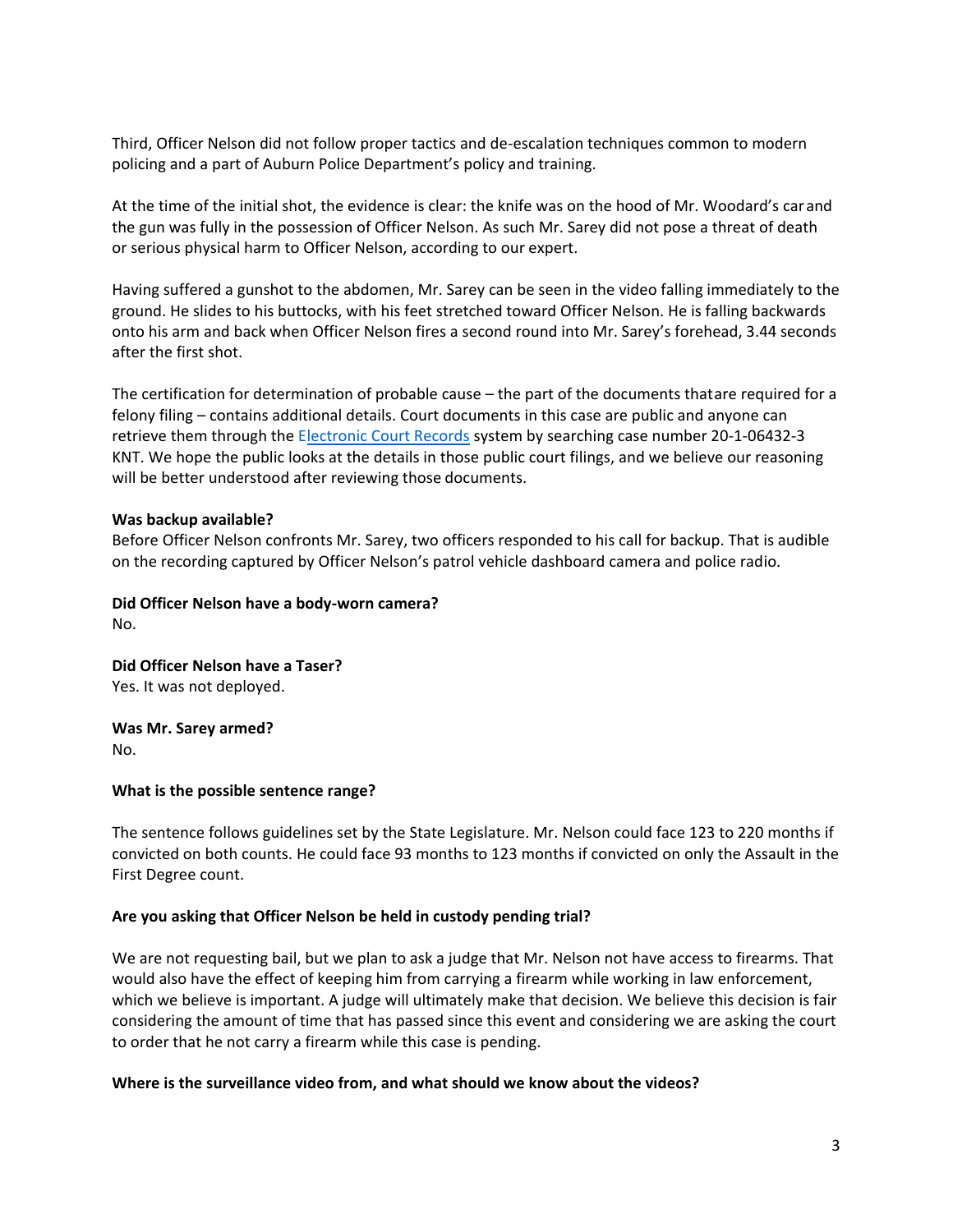The videos are from neighboring businesses with views of the Sunshine Grocery, where the shooting occurred.

The time is incorrect on the videos from the businesses. Those were synced by our video experts to match with the correct time sync on Officer Nelson's patrol vehicle dashboard camera.

Officer Nelson's patrol vehicle dashboard camera does not capture the shooting. It does record the audio. That camera is the only one of the three cameras that recorded audio.

The surveillance video on the west is approximately 147 feet away from the shooting location. The surveillance video to the east is approximately 194 feet from the shooting location. Those videos were enlarged by the video expert hired by the King County Prosecutor's Office during the case review. Those videos are being released publicly by our office.

There is a portion of the west video that goes to black briefly. Our expert determined surveillance video was not recorded by that camera for those frames. That is not an omission by our office. The camera to the east was recording.

The videos were obtained by the Valley Investigations Team and referred to our office as part of the case referral for a filing decision.

Here is a key to the file with all videos:

- 1. Officer Nelson's patrol vehicle dashboard camera
- 2. West video from neighboring business, approximately 147 feet away
- 3. Close-up of video 2, magnified by video expert
- 4. East video from neighboring business, approximately 194 feet away
- 5. Close-up of video 4, magnified by video expert



Here is a key to video from King County Prosecuting Attorney Dan Satterberg's presentation: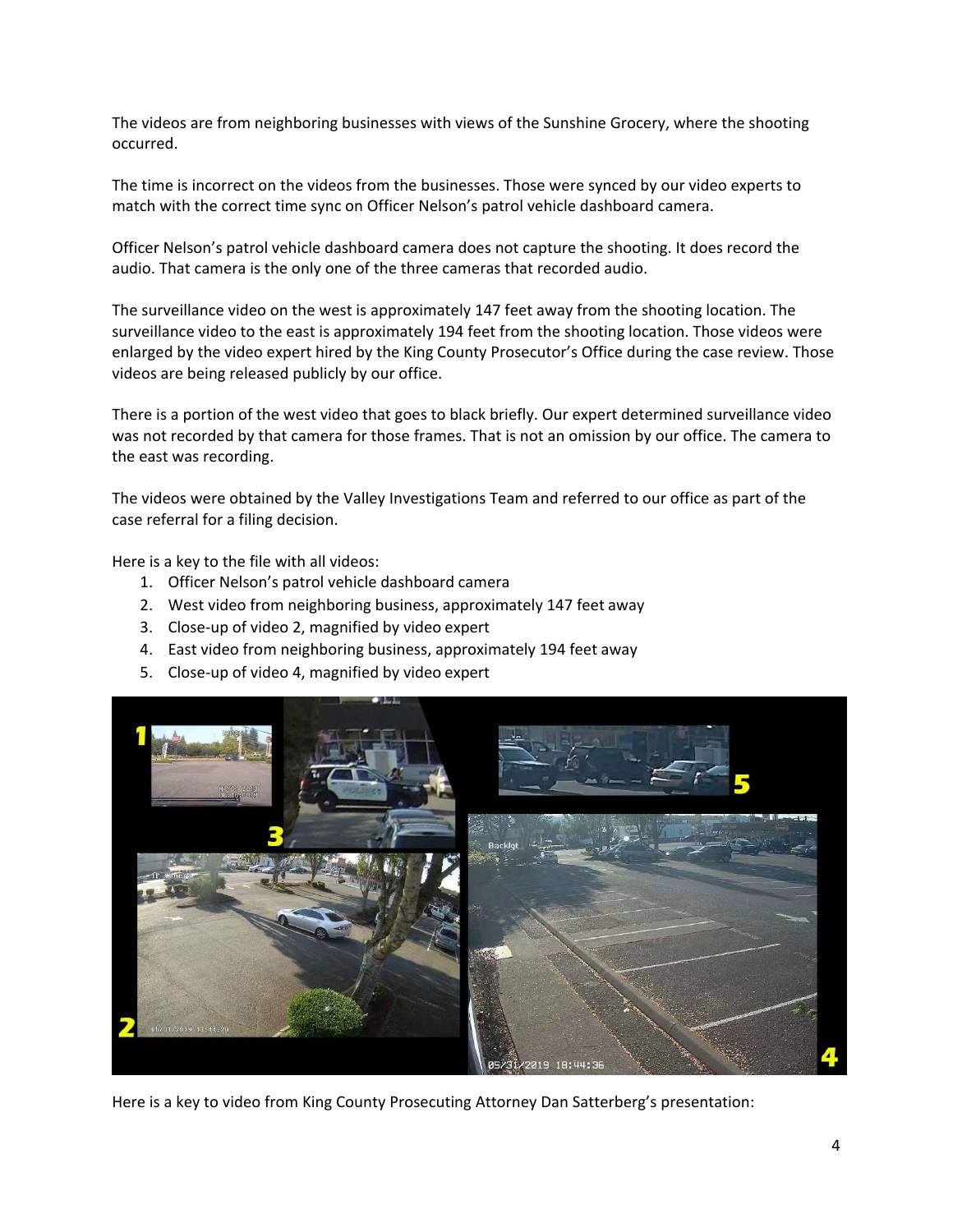- 1. Close-up of west video from neighboring business, magnified by video expert
- 2. Close-up of east video from neighboring business, magnified by video expert
- 3. Timecode from Officer Nelson's patrol vehicle dashboard camera.



# **Is the muffled noise when Officer Nelson makes contact with Mr. Sarey the first gunshot?**

No. The investigation showed that was the sound of Officer Nelson's body-worn microphone making contact. The first gunshot is at 6:16:00 (from the time code on Officer Nelson's patrol vehicle dashboard camera) and the second gunshot is at 6:16:03.

# **Is Mr. Sarey's body seen in front of the ice box to the left of Officer Nelson's patrol vehicle in the left video?**

No. That is a motorcycle parked to the right of the vehicle witness Steven Woodard was in. Mr. Woodard exits the vehicle during the confrontation between Officer Nelson and Mr. Sarey.

## **Who is speaking on the video?**

The transcription is below.

0:35:14.862 **Ofc. Nelson:** I, I told you to stop kicking stuff, stop throwin' stuff, right?

0:35:18.800 **Mr. Sarey:** ...agree.

0:35:19.443 **Ofc. Nelson:** OK, so now you gotta put your hands behind your back. OK?

0:35:24.170 **Ofc. Nelson:** You gotta put your hands behind your back.

0:35:25.429 **Mr. Sarey:** [cross talk] ...not kicking anything though.

0:35:26.763 **Ofc. Nelson:** Huh?

0:35:27.081 **Mr. Sarey:** I'm not kicking anything.

0:35:28.552 **Ofc. Nelson:** OK.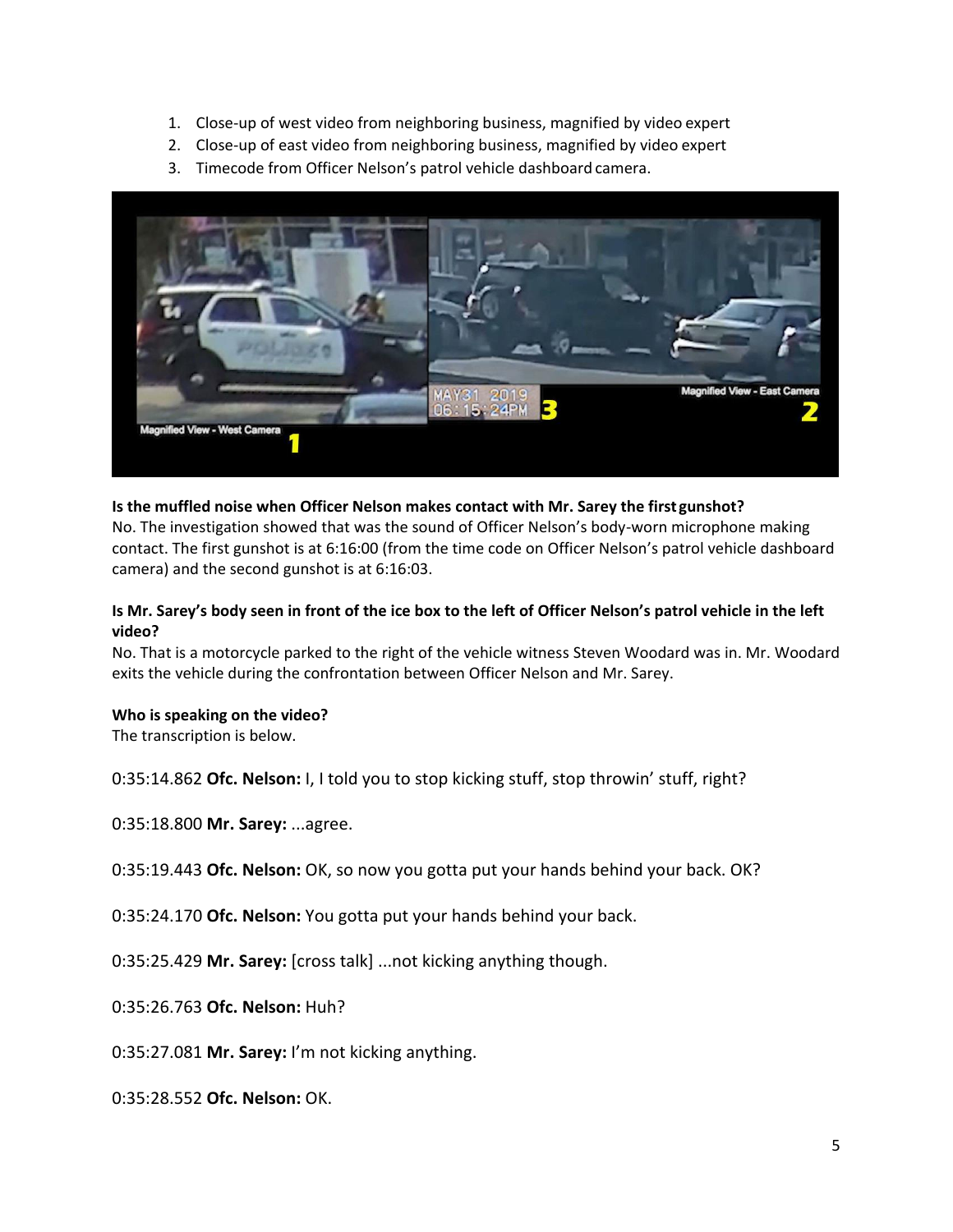0:35:31.866 **Ofc. Nelson:** You're under arrest…

0:35:33.093 **Mr. Sarey:** [unintelligible]

0:35:33.757 **Ofc. Nelson:** …for disorderly conduct.

0:35:36.293 **Ofc. Nelson:** OK.

0:35:47.998 **Ofc. Nelson:** Put it down.

0:35:50.004 **Mr. Sarey:** You need to stop pushin' me bro.

0:35:51.077 **Ofc. Nelson:** Hey, listen to me [cross talk]

0:35:51.947 **Mr. Sarey:** Keep your hands off of me.

0:35:56.639 **Mr. Sarey:** Hey, what the hell are you doing to me…

0:35:58.738 **Ofc. Nelson:** [unintelligible]

0:35:59.768 **Unknown:** [unintelligible] …under arrest [unintelligible] fuckin' stupid ass [unintelligible cross talk]

0:36:05.985 **Unknown:** [unintelligible]

0:36:08.309 **Mr. Woodard:** Stop resisting dude, just go down.

0:36:10.065 **Mr. Sarey:** [unintelligible] …doing anything wrong.

0:36:11.560 **Mr. Woodard:** Bullshit, you're not. [unintelligible crosstalk]

0:36:13.044 **Mr. Woodard:** Oh my god.

0:36:16.400 **Mr. Woodard:** Oh my god.

0:36:19.271 **Mr. Woodard:** Holy shit, he just shot him.

This transcription was done by David Hallimore, Recorded Evidence Solutions, LLC. It transcribes time segment 00:35:14 to 00:36:20 (hr:min:sec) from left channel of stereo audio extracted from COBAN in-car video recording [5612@20190531173948.mpg. T](mailto:5612@20190531173948.mpg)he audio file name: Enh Audio copy\_5612@20190531173948\_L.wav

## **Why not charge first-degree murder?**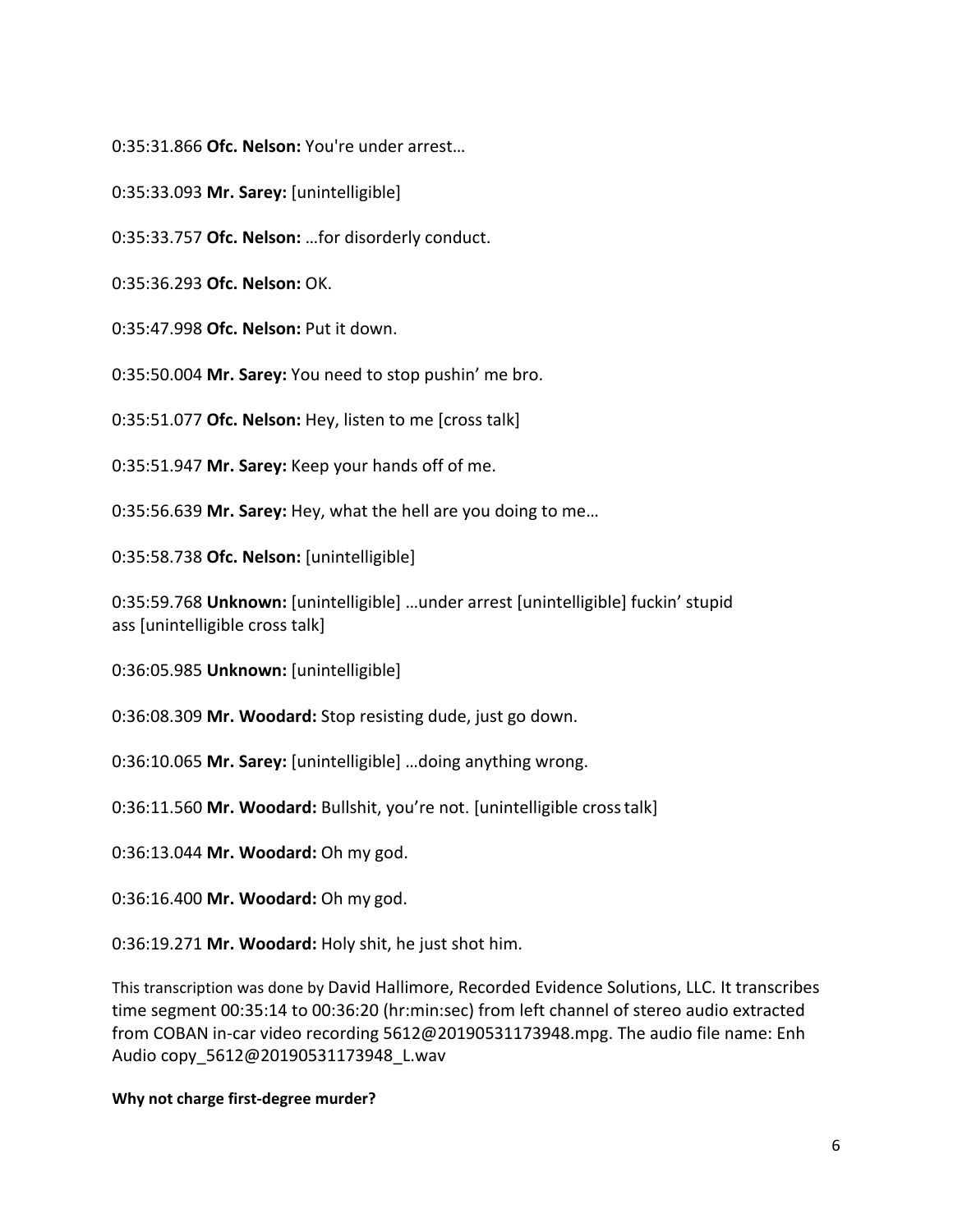Washington State Law requires us to prove premeditation beyond a reasonable doubt for Murder in the First Degree. The second shot fired by Officer Nelson was not the fatal shot.

## **What are the police case numbers involved in the investigation?**

Port of Seattle Police Department for case number 19-38910 and 19-2019. Auburn Police Department incident number 19-06470. Des Moines Police Department incident number 19-1402. Federal Way Police Department incident number 190006706. Renton Police Department case number 2019-6078. Kent Police Department Case Report number 19-7614 (and attached reports). Tukwila Police report number 19-3220 (and the investigations and reports of experts).

The King County Superior Court case number is 20-1-06432-3.

#### **Has your decision been impacted by events around the country focusing on police use of force?**

Our process in this case has been ongoing for more than a year, and it began well before the death of George Floyd. Our decision reflects the voter-approved changes brought by I-940 and is based on the investigation of the Valley Investigations Team and the opinions provided by our experts. The voterapproved changes make clear that there should be an increased role for juries to decide whether a particular application of deadly force by law enforcement constitutes a crime.

# **Why did you file charges in this case, but not the other officer-involved shootings that have occurred in recent years such as the 2017 shooting death of Charleena Lyles or the 2010 death of the late John T. Williams?**

Simply put, our office is prosecuting this case under the new legal standards established by I-940 – standards which did not exist prior to 2019. The law is clear that an individual can only be held accountable for their actions based on the law at the time the act was committed.

The shooting deaths of Charleena Lyles, the late John T. Williams and others are required to be reviewed under the law prior to voter approval of I-940, and those previous standards required us to show that officers acted with "malice" and a lack of good faith. That was essentially an impossible standard to meet, which is why no officers were convicted of shootings between 2005 and 2014. (Only one case was charged in Snohomish County.)

As the Seattle Times reported, in 1986, Washington's Legislature decided police officers shouldn't be prosecuted for killing someone in the line of duty as long as they acted in good faith and without malice, or what the law calls "evil intent." Before I-940, that was an almost perfect defense to mistaken uses of force that kept police officers out of court as defendants.

In the case of Ms. Lyles, our office has spoken firsthand to the family members of Charleena Lyles, and we know this is an incredibly difficult and tragic incident. Our hearts always go out to every victim of violence, and we will continue to work with Ms. Lyles' family. Charleena Lyles death was one of several cases slated for an inquest that was put on hold as King County Executive Dow Constantine reexamined the process and responded to legal challenges. On June 9, 2020, the City of Seattle dropped its suit, removing a key barrier for the inquest process to move forward. However, lawsuits from other municipalities within King County remain.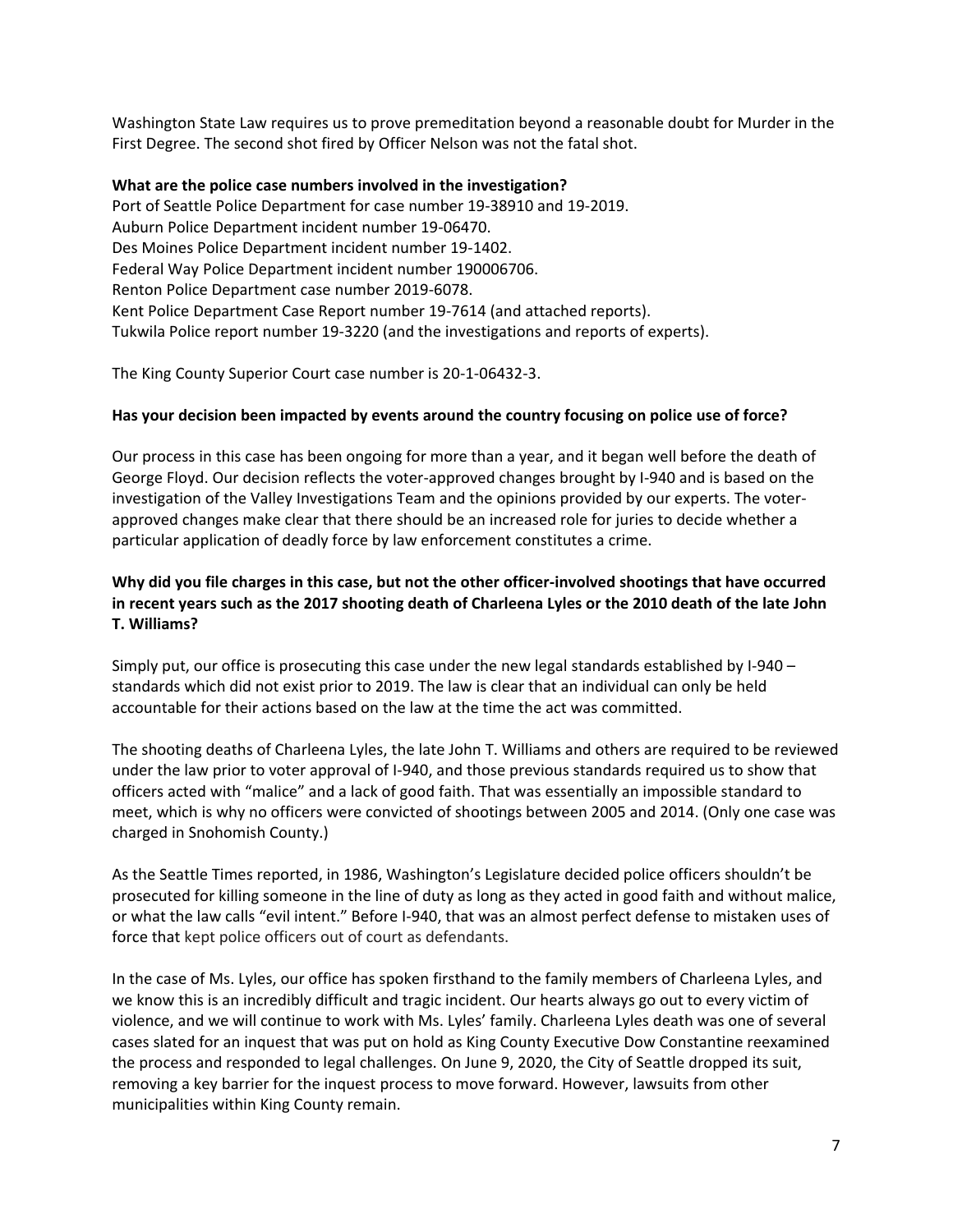The PAO will continue to carefully scrutinize all conduct in criminal cases that are referred to our office – including independent reviews of police misconduct. We'll be accountable to those decisions, and they'll continue to be public.

## **Was there an inquest in this case? If not, will there be one in the future?**

There has not been a King County inquest with this case. Today's filing decision does not preclude an inquest from taking place in the future.

# *\*\*\*\*Additional Q&A Below Transcribed from 8/20/20 Press Conference\*\*\*\**

# **This is the first prosecution of an officer for unjustified use of deadly force under I-940. How many prosecutions were there under the previous standard?**

Before I-940 a prosecutor had to prove beyond a reasonable doubt evidence of malice – that is evil intent – and frankly most of us didn't even know what that might look like. And most of the cases didn't get anywhere close to proving the personal animus that is associated with malice so since that law was passed in 1986 there was one prosecution in Snohomish County brought about by Mark Roe, the Prosecuting Attorney, and the jury ultimately acquitted that officer. I believe they were hung up on malice and they didn't see it in that case, so since I-940 passed we don't have that barrier anymore.

I think the requirement for malice made it easy on prosecutors to say "we didn't see anything here, we couldn't file this case so we declined it" and I think the message from the voters was pretty clear – they didn't want this to be easy, they wanted it to be the case where we had to spend some time carefully analyzing the reasonable officer standard, among other things, and really have prosecutors have less of a gatekeeping role and more of a role to present these cases where they were sufficient to a jury. I don't think this means that they'll be a lot more of these cases; it went from being impossible to being merely difficult. Today it is merely difficult to prove that a person's conduct is outside the range of what a reasonable officer in similar conditions would have done – it does require expert witnesses and we have those, and we've taken our time in this case to make sure we had the evidence we needed. So we went from having none of these cases essentially to having the possibility of bringing these cases in front of a jury, but again I want to stress that these are going to be very rare, and very difficult for us to prove. Because most of these cases are not close – somebody had a weapon, somebody attacked an officer, something like that, and a reasonable officer has the right to defend themselves and would. In this case I think it stands on its own, we want to make sure that you saw the video so you could see for the first time what we've looked at a hundred times and understand why Officer Nelson should be judged by a jury for his conduct for taking the life of Jesse Sarey.

## **Are you seeking bail in this case?**

The reason we are not seeking to detain Officer Nelson during the pendency of this matter is that he has been in the area, he has been employed since the shooting date, and there is no reason to think that he will not appear to face these charges. We will however at the first appearance seek an individual order to bar him from using firearms until this matter is resolved.

## **Will the Auburn Police Department (PD) be suspending Officer Nelson's pay while he awaits trial?**

That's a question for Auburn PD.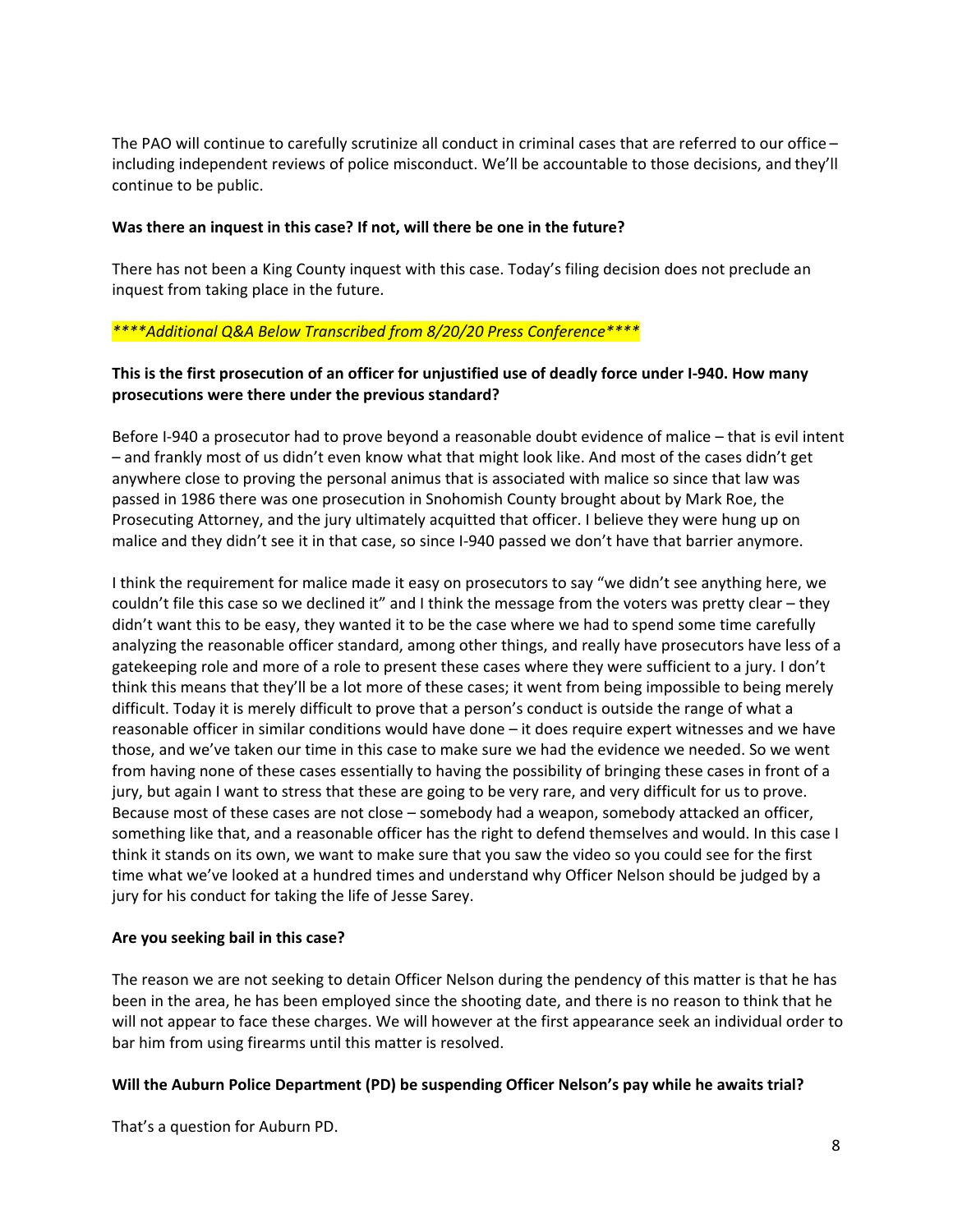# **To what extent, if at all, did Officer Nelson's history of using force factor into this case?**

It's a fair question, but the answer is it did not. This case was decided solely on the evidence of this event on May 31, 2019, and nothing else. For those other matters you'll have to ask Auburn PD.

# **Investigators originally claimed that Mr. Sarey reached for Officer Nelson's gun. Is that no longer the case, and if he had reached for the gun would that have justified the use of force?**

I think those facts are dealt with in the certification for determination of probable cause. There was a scuffle, and the eyewitness is crucial here as well – the eye witness, Mr. Woodward, saw the whole thing and tried to intervene and deescalate the situation and get Mr. Sarey to just drop down. I believe he mentions that he saw Mr. Sarey's hand brush the holster, it's a multi-function holster that takes a lot of different pressures to get the gun to release, so there's no evidence that he grabbed the gun or had possession of the gun. During the scuffle Mr. Sarey may well have touched it but those are the kinds of things that the jury will consider. During the first shot Mr. Sarey was against the freezer box; the first shot was shot through the torso and after that point Mr. Sarey really was not a danger to anybody, and if you read the new law the justifiable homicide has to be based on a belief that the individual posed a serious risk of death or physical injury to other people and the jury can wrestle with that standard on the first shot and the second shot, and the circumstances obviously changed between those two decisions to fire.

## **Does Mr. Sarey have any known family and have you been in contact with them?**

Mr. Sarey has a family. We have been in contact with them – his foster mother and siblings. Mark Larson and Kathy Van Olst met with them on Wednesday (8/19/20), and similarly we met with the leadership of the City of Auburn on Wednesday and we also met with the attorney of the Officer – so everyone got some heads up.

## **What kind of message does this send to law enforcement across the state?**

We're not in the business of sending messages – we analyze individual cases and look at the law and look at the facts. And in this case, because the law had changed this is a case of first impression for us. And so one of the reasons we wanted to have this press conference is to remind people that they voted for Initiative 940, and the law now removes the prohibitive element of malice and has created a new standard of what a reasonable officer would do under similar circumstances. So there isn't a larger message to anybody other than we've got a new law and this is the first time that we've used it, but again we are going to do deep dives into individual fact patterns and we will need experts to tell us as to when an officer has acted outside the range of what a reasonable officer would do.

# **Mr. Sarey's family had a rally less than two weeks ago. Did that play a factor in the timing here? Also, these charges are being brought during a tense time in policing, can you speak to that?**

The timing is a function of having to wait for experts to produce reports and then have us digest and discuss those reports. It has nothing to do with any protest or any political pressure – in fact it's kind of been surprising that there hasn't been more coverage of this shooting given how much coverage there has been of other officer involved shooting cases. But it isn't a function of anything other than the amount of time it took us to take the raw investigation, to add to it the expert work that needed to be done to make it more intelligible to us and ultimately something that a jury can understand.